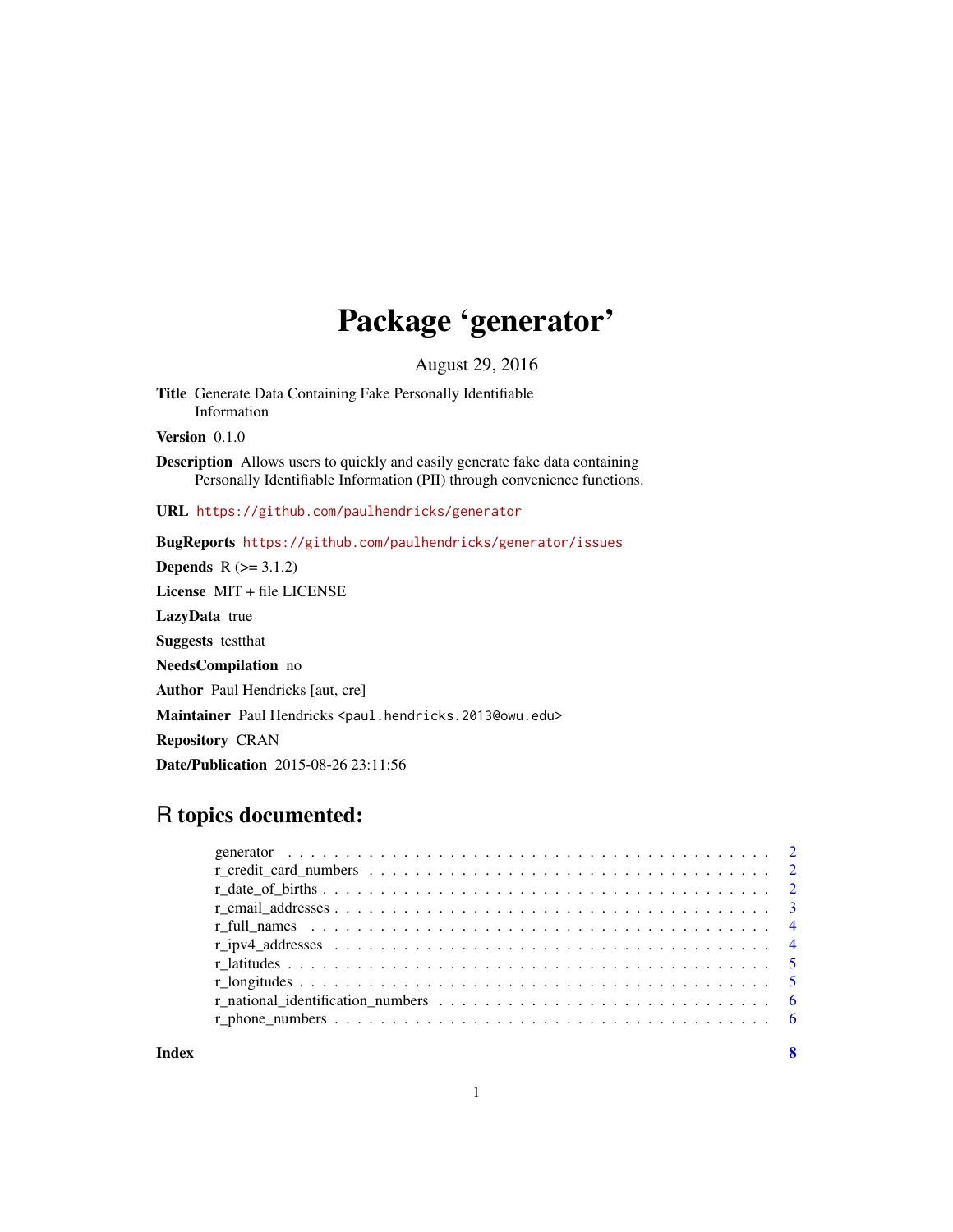<span id="page-1-0"></span>generator *generator: Generate Data Containing Fake Personally Identifiable Information*

#### Description

generator: Generate Data Containing Fake Personally Identifiable Information

r\_credit\_card\_numbers *Generate random fake credit card numbers.*

#### Description

Generate random fake credit card numbers.

#### Usage

```
r_credit_card_numbers(n)
```
#### Arguments

n number of observations.

#### Value

A character vector of n randomly generated credit card numbers.

#### Examples

```
r_credit_card_numbers(10)
```
r\_date\_of\_births *Generate random fake date of birth values.*

#### Description

Generate random fake date of birth values.

#### Usage

```
r_date_of_births(n, start = as.Date("1900-01-01"), end = Sys.Date())
```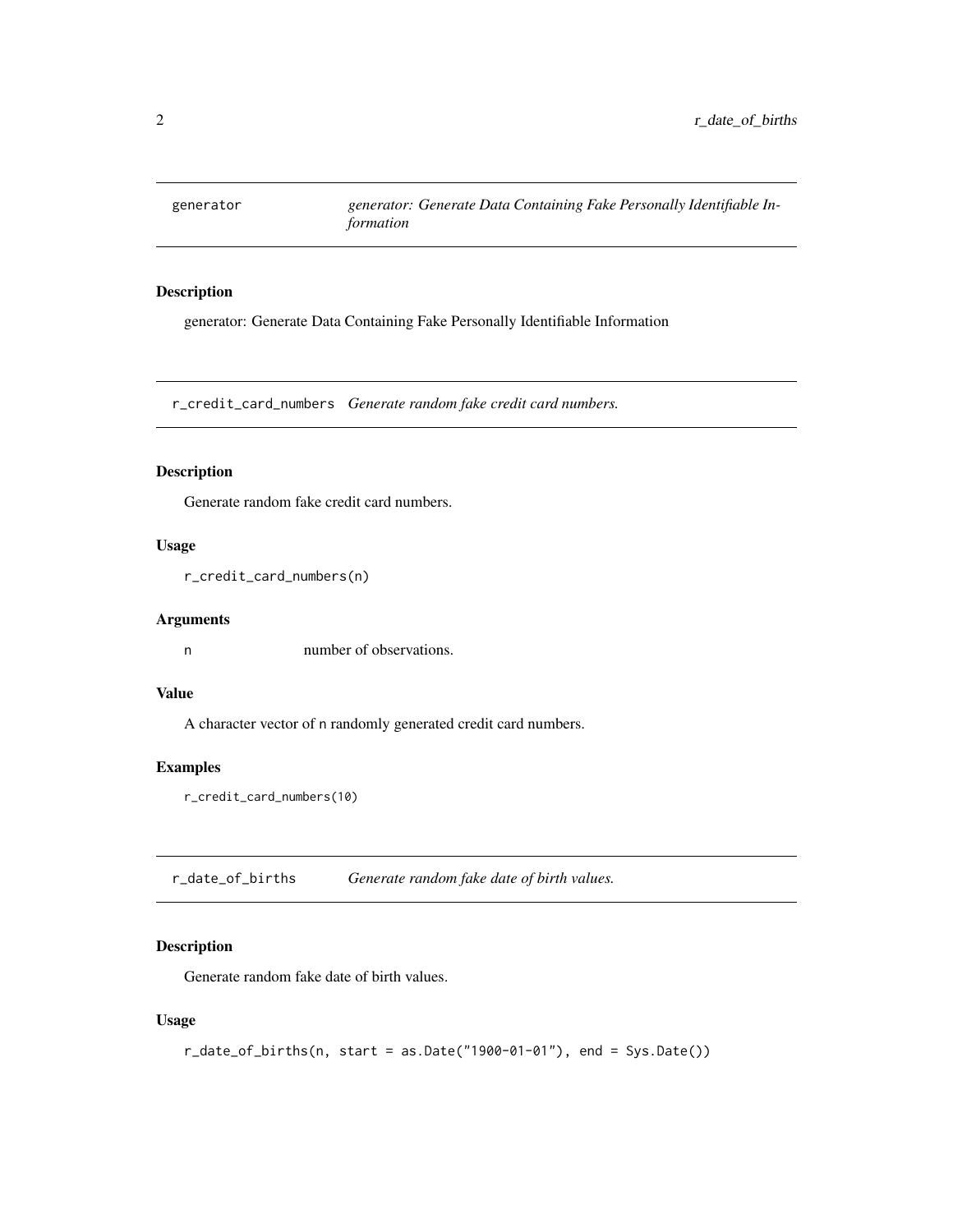#### <span id="page-2-0"></span>r\_email\_addresses 3

#### Arguments

| n     | number of observations. |
|-------|-------------------------|
| start | starting date.          |
| end   | ending date.            |

#### Value

A character vector of n randomly generated date of birth values.

#### Examples

```
r_date_of_births(10)
r_date_of_births(10, start = as.Date("2000-01-01"))
r_date_of_births(10,
                 start = as.Date("2000-01-01"),
                 end = as.Date("2100-01-01"))
```
r\_email\_addresses *Generate random fake e-mail addresses.*

#### Description

Generate random fake e-mail addresses.

#### Usage

```
r_email_addresses(n)
```
#### Arguments

n number of observations.

#### Value

A character vector of n fake randomly generated e-mail addresses.

#### Examples

r\_email\_addresses(10)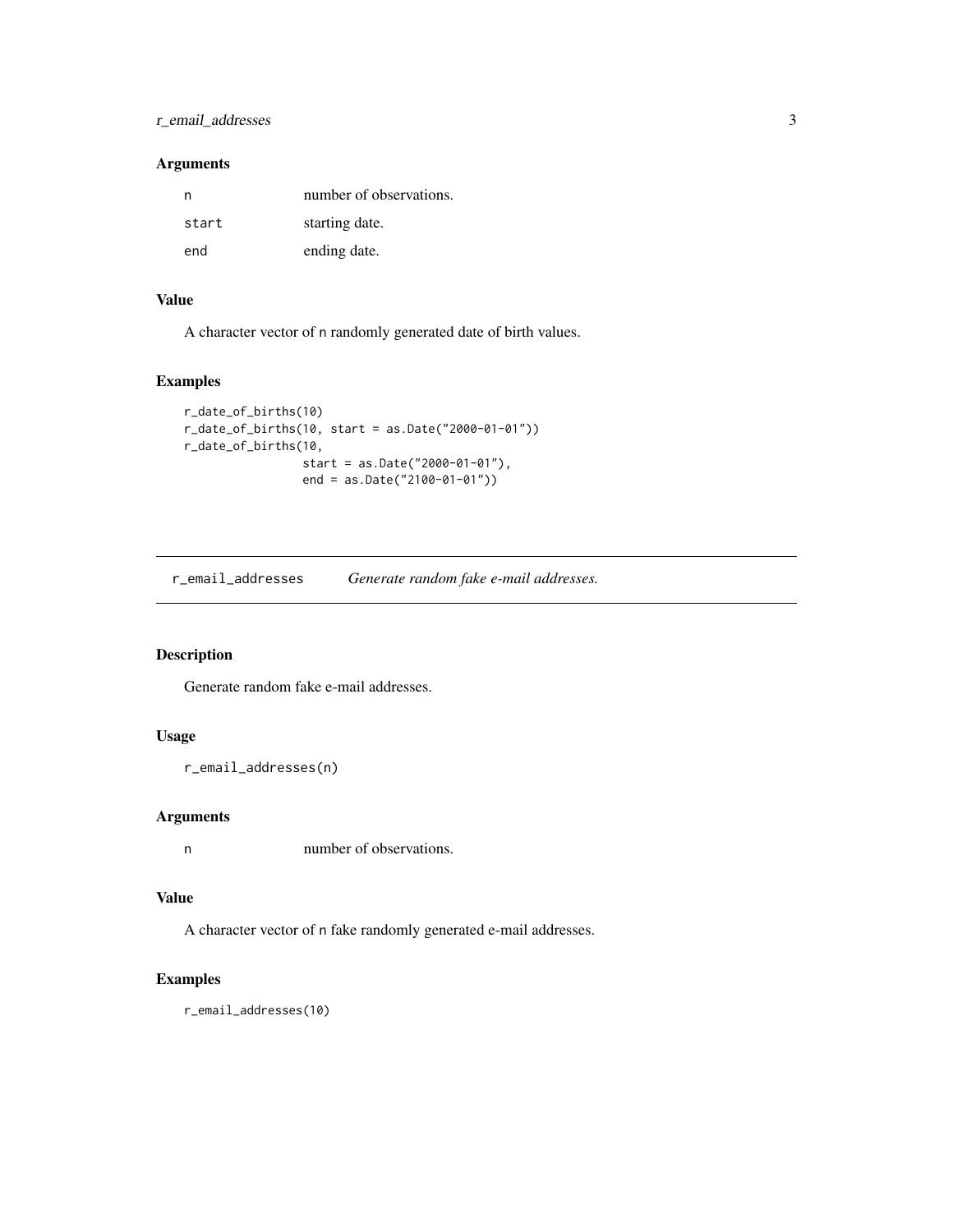<span id="page-3-0"></span>

#### Description

Generate random fake full names.

#### Usage

r\_full\_names(n)

#### Arguments

n number of observations.

#### Value

A character vector of n fake randomly generated full names.

#### Examples

r\_full\_names(10)

r\_ipv4\_addresses *Generate random fake IPv4 address numbers.*

#### Description

Generate random fake IPv4 address numbers.

#### Usage

r\_ipv4\_addresses(n)

#### Arguments

n number of observations.

#### Value

A character vector of n randomly generated IP address numbers.

#### Examples

r\_ipv4\_addresses(10)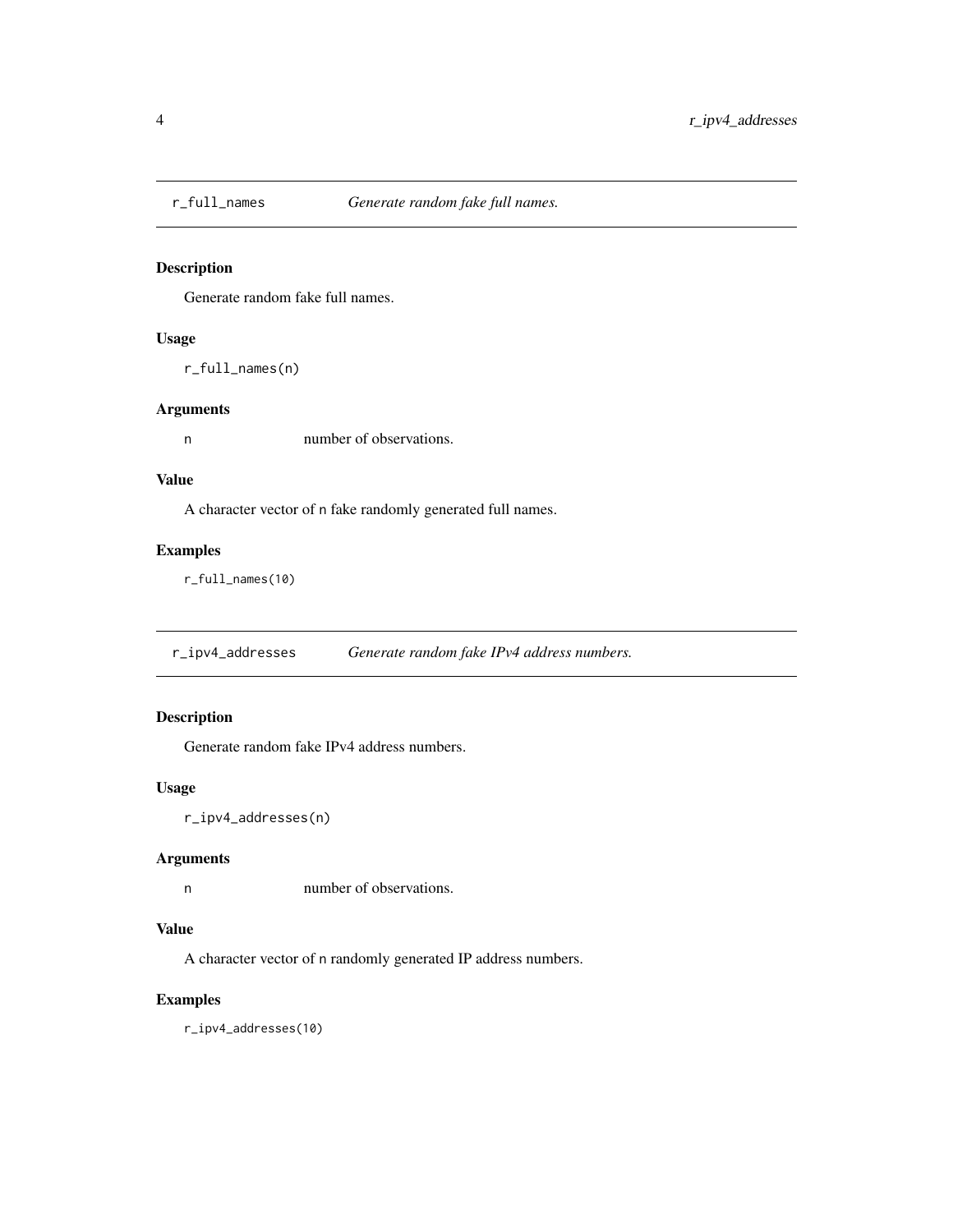<span id="page-4-0"></span>

#### Description

Generate random fake latitude values.

#### Usage

```
r_latitudes(n)
```
#### Arguments

n number of observations.

#### Value

A character vector of n randomly generated latitude values.

#### Examples

r\_latitudes(10)

r\_longitudes *Generate random fake longitude values.*

#### Description

Generate random fake longitude values.

#### Usage

r\_longitudes(n)

#### Arguments

n number of observations.

#### Value

A character vector of n randomly generated longitude values.

#### Examples

r\_longitudes(10)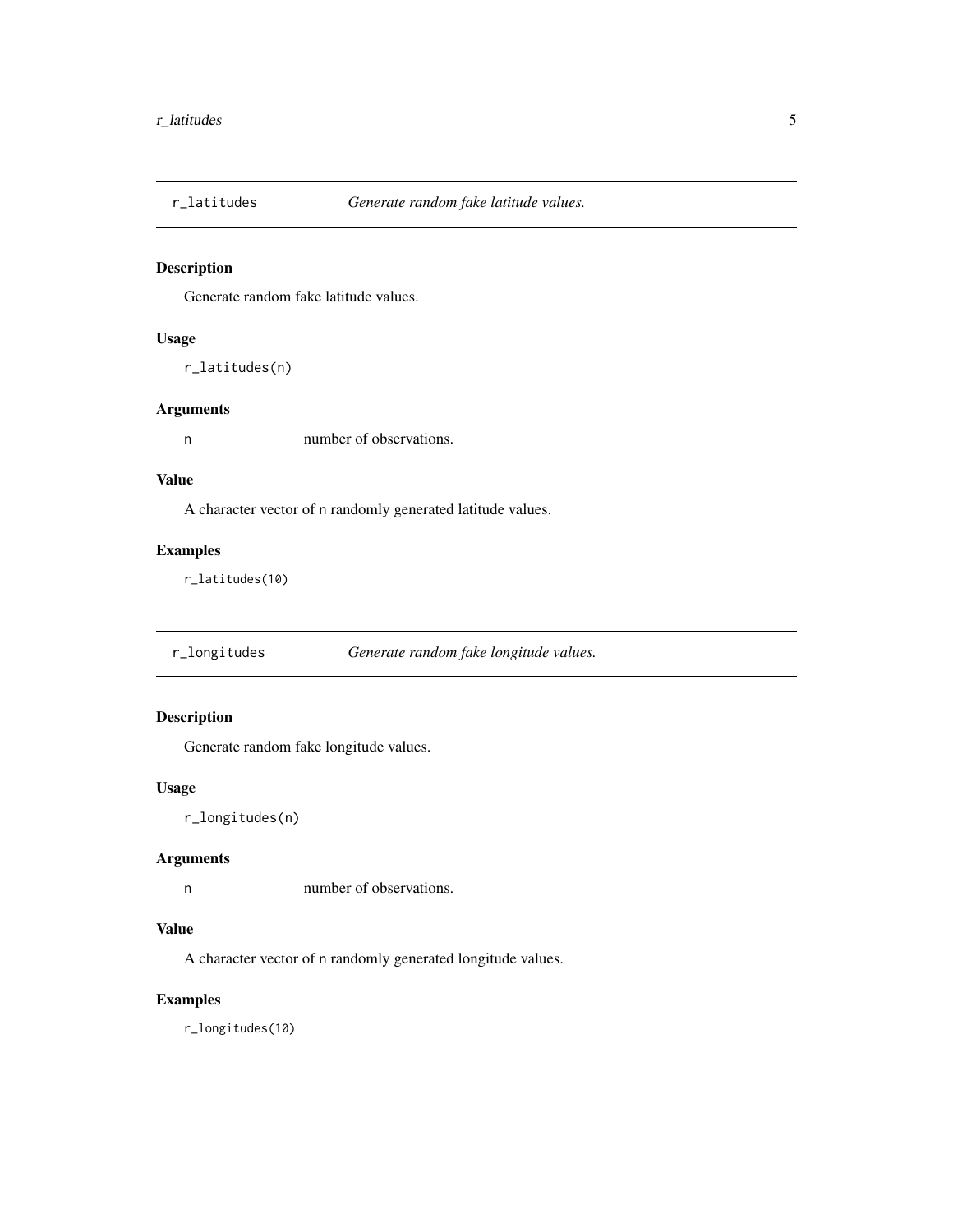<span id="page-5-0"></span>r\_national\_identification\_numbers

*Generate random fake national identification numbers.*

#### Description

Generate random fake national identification numbers.

#### Usage

r\_national\_identification\_numbers(n)

#### Arguments

n number of observations.

#### Value

A character vector of n randomly generated national identification numbers.

#### Examples

r\_national\_identification\_numbers(10)

r\_phone\_numbers *Generate random fake phone numbers.*

#### Description

Generate random fake phone numbers.

#### Usage

```
r_phone_numbers(n, use_hyphens = FALSE, use_parentheses = FALSE,
 use_spaces = FALSE)
```
#### Arguments

|                 | number of observations.         |
|-----------------|---------------------------------|
| use_hyphens     | should hyphens be included.     |
| use_parentheses |                                 |
|                 | should parantheses be included. |
| use_spaces      | should spaces be included.      |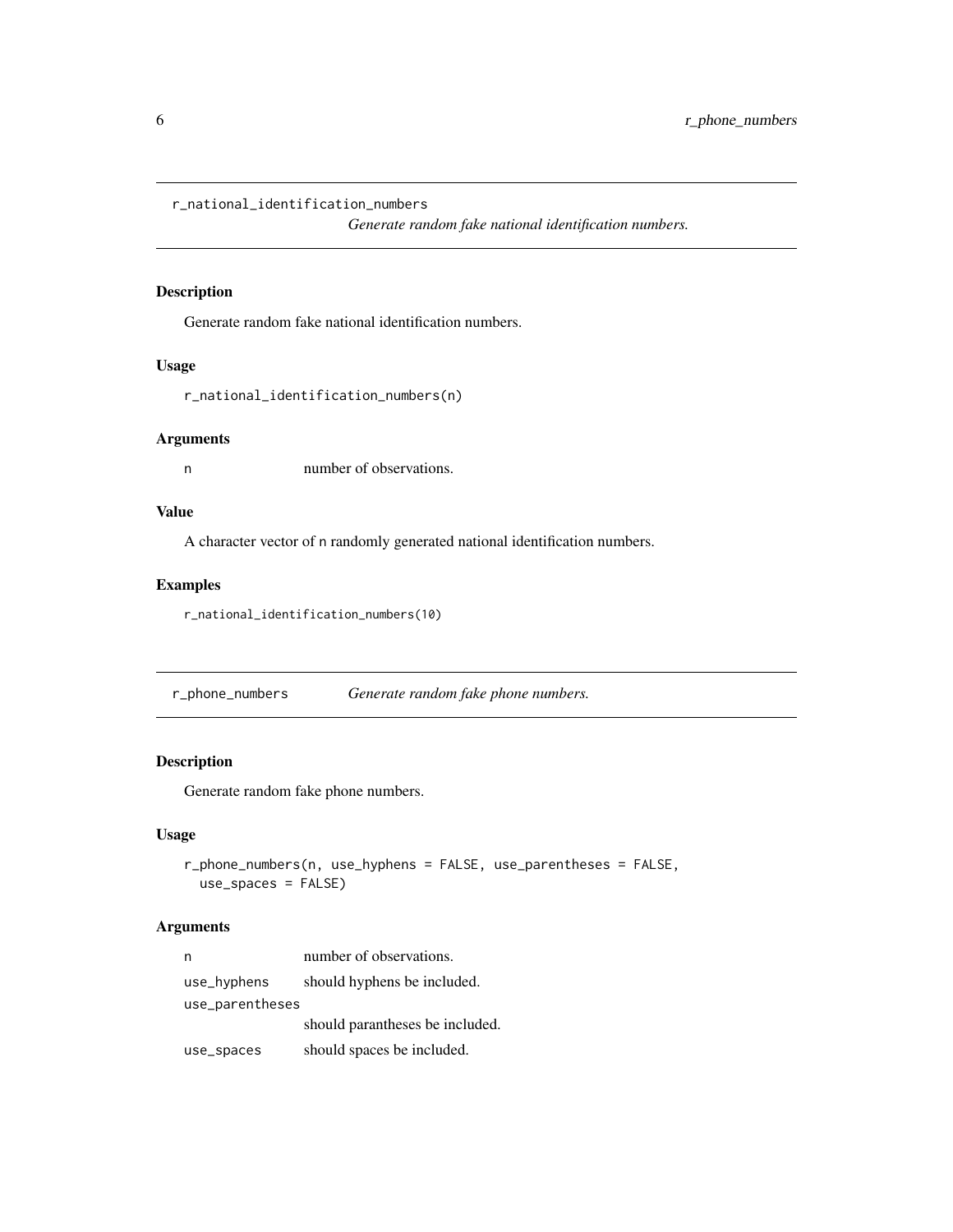#### r\_phone\_numbers 7

#### Value

A character vector of n randomly generated phone numbers.

#### Examples

```
r_phone_numbers(10)
r_phone_numbers(10, use_hyphens = TRUE)
r_phone_numbers(10, use_parentheses = TRUE)
r_phone_numbers(10, use_spaces = TRUE)
r_phone_numbers(10, use_parentheses = TRUE, use_hyphens = TRUE)
r_phone_numbers(10, use_parentheses = TRUE, use_spaces = TRUE)
```